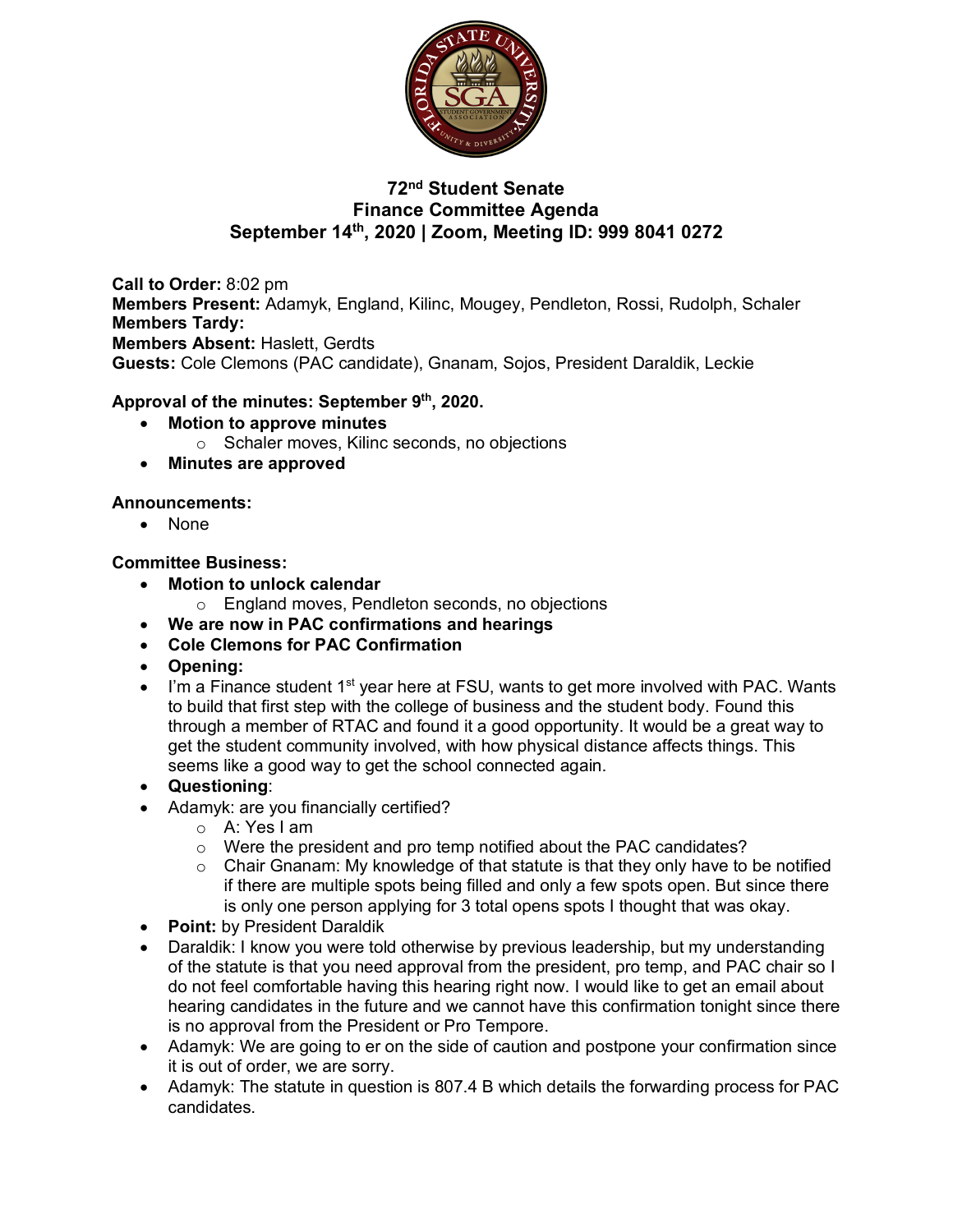

- **The candidate confirmation is postponed**
- **Bill 39 by Leckie and Sojos**
	- o **Opening**:
		- § **Sojos**: we want to erase 807.6.k and eliminate the statute saying PAC and RTAC have to spend 50% of their budget in fall semester especially since there is conflicting statutes already. I think the best way to defend overspending is to elect better chairs and by passing smaller legislation to simply give more oversight.
		- **Leckie:** When it passed I didn't see any statistical reason as to why this number was put in place it was purely arbitrary. This has been in committee for a while so I think this should pass.
	- o **Questioning**:
		- § Pendleton: out of curiosity were there any statistics about spending? Or was there no info about the trendline when this rule was put in place?
			- A: to our understanding it was split between the two semesters arbitrarily, but we do spend more money during the fall.
	- o **Motion to move into round table**
		- § England moves, Mougey seconds, no objections
	- o **Enter Round Table Discussion**
	- o **Round Table Discussion**
		- § Mougey: I was in finance when this passed and I had concerns, fiscally the numbers never made sense and making this harsh of a rule doesn't really do much to save money and put more random rules in place.
		- England: we should do a better job as a committee to spend the money and greater oversight over our budget. It is an unnecessary barrier so we should just be more sensitive and fiscally responsible with our budget.
		- Mougey: as the semester ends we want an even amount of money available to the students, but that is kind of up to finance to decide and keeping 50% isn't really fair regarding funding brought up by student groups since it is subjective by semester and group
	- o **Motion to call the question**
		- England moves, Pendleton seconds, no objections
	- o **Closing**:
		- Sojos: thank you for hearing us and give the power back to PAC and RTAC so we can keep better control of things.
	- o **Votings**:
		- § **Yes**: (7) England, Kilinc, Mougey, Pendleton, Rossi, Rudolph, Schaler
		- § **No**: (0)
		- § **Abstain**: (0)
	- o **Bill does pass**
- **Sojos**: I want to withdraw 57, 68, 75 to rewrite them and work to make them clearer and bring them back later.
- **Bills 57, 68, 75 are withdrawn**
	- **Bill 87 by Senator Ryan**
		- o **Motion to table** 
			- England moves, Kilinc seconds, no objections
		- o **Bill 87 is tabled**